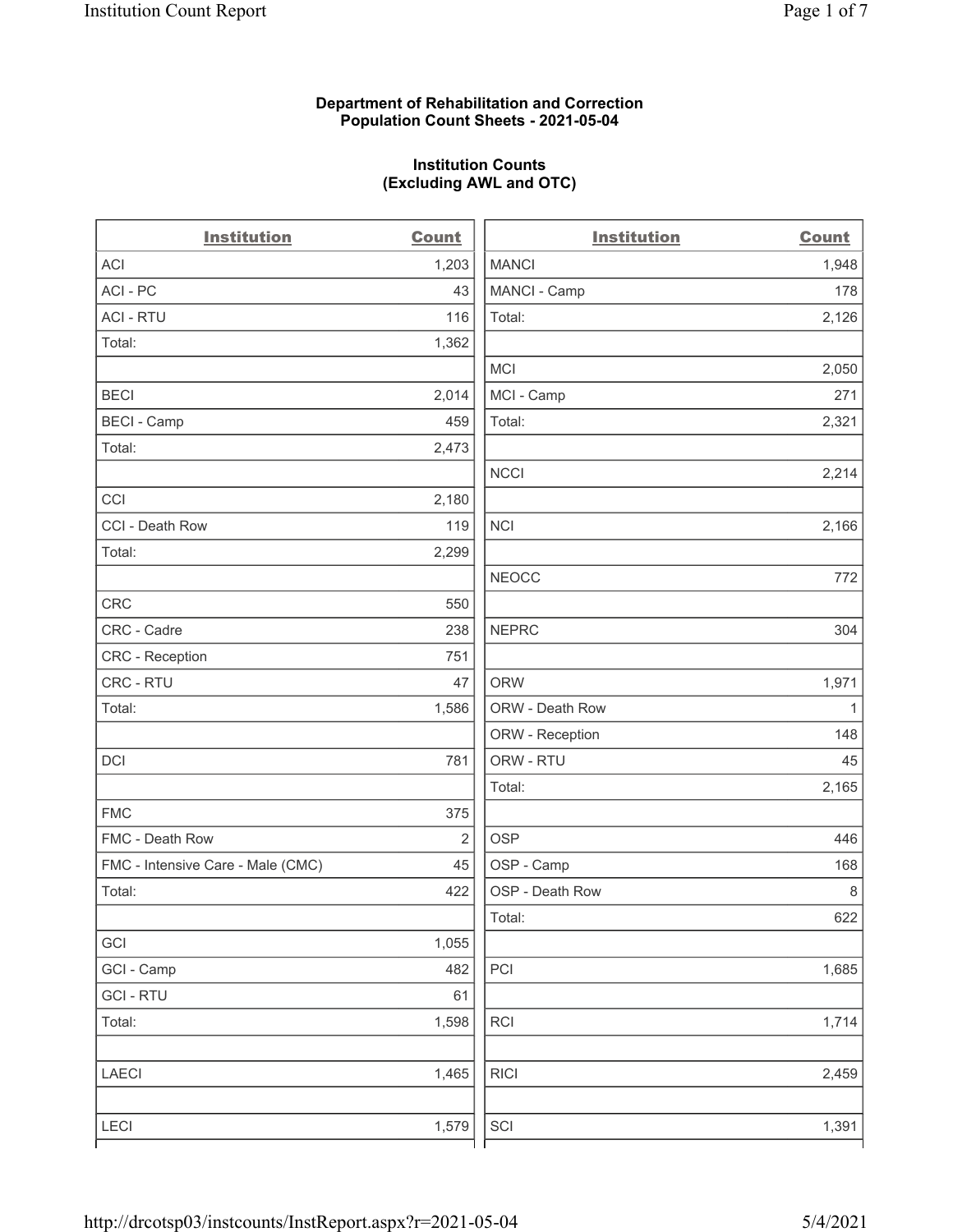|                          |       | <b>Total Population:</b> | 43,126 |
|--------------------------|-------|--------------------------|--------|
|                          |       |                          |        |
|                          |       | Total:                   | 1,159  |
|                          |       | WCI - RTU                | 29     |
|                          |       | <b>WCI</b>               | 1,130  |
| Total:                   | 1,993 |                          |        |
| MACI - Minimum           | 1,139 | Total:                   | 772    |
| <b>MACI</b>              | 854   | TOCI - PC                | 128    |
|                          |       | <b>TOCI</b>              | 644    |
| Total:                   | 1,065 |                          |        |
| <b>LORCI - Reception</b> | 19    | Total:                   | 1,216  |
| <b>LORCI - Cadre</b>     | 230   | TCI - Camp               | 299    |
| LORCI                    | 816   | <b>TCI</b>               | 917    |
|                          |       |                          |        |
| LOCI                     | 2,074 | Total:                   | 1,181  |
|                          |       | SOCF - RTU               | 2      |
| Total:                   | 1,741 | <b>SOCF</b>              | 1,179  |
| LECI - Camp              | 162   |                          |        |

\* The Total Population includes 30 Offenders with Reason Codes 30 & 31. \*\* The Total Population includes 33 Offenders with Reason Code 0A.

# Male Population by Security Level (Include AWL and Exclude OTC)

| <b>Security Level</b>  |                   | <b>Body</b> | AWL | $(-OTC)$ | <b>Total</b> |
|------------------------|-------------------|-------------|-----|----------|--------------|
| <b>Total Level E</b>   |                   | 939         | 4   | 2        | 941          |
| Total Level 4          |                   | 1,261       | 5   | 4        | 1,262        |
| Total Level 3          |                   | 9,357       | 103 | 92       | 9,368        |
| Total Level 2          |                   | 14,720      | 127 | 86       | 14,761       |
| Total Level 1          |                   | 13,391      | 92  | 60       | 13,423       |
| <b>Total Death Row</b> |                   | 133         | 0   | 0        | 133          |
|                        | <b>Total Male</b> | 39,801      | 331 | 244      | 39,888       |

#### Female Population by Institution (Include AWL and Exclude OTC)

| <b>Institution</b> | <b>Body</b> | <b>AWL</b> | $(-OTC)$ | <b>Total</b> |
|--------------------|-------------|------------|----------|--------------|
| <b>DCI</b>         | 780         |            |          | 782          |
| <b>FMC</b>         | 6           |            |          |              |
| <b>NEPRC</b>       | 304         |            |          | 304          |
| <b>ORW</b>         | 1,971       | 22         | 14       | 1,979        |
| ORW - Death Row    |             | 0          |          |              |
|                    |             |            |          |              |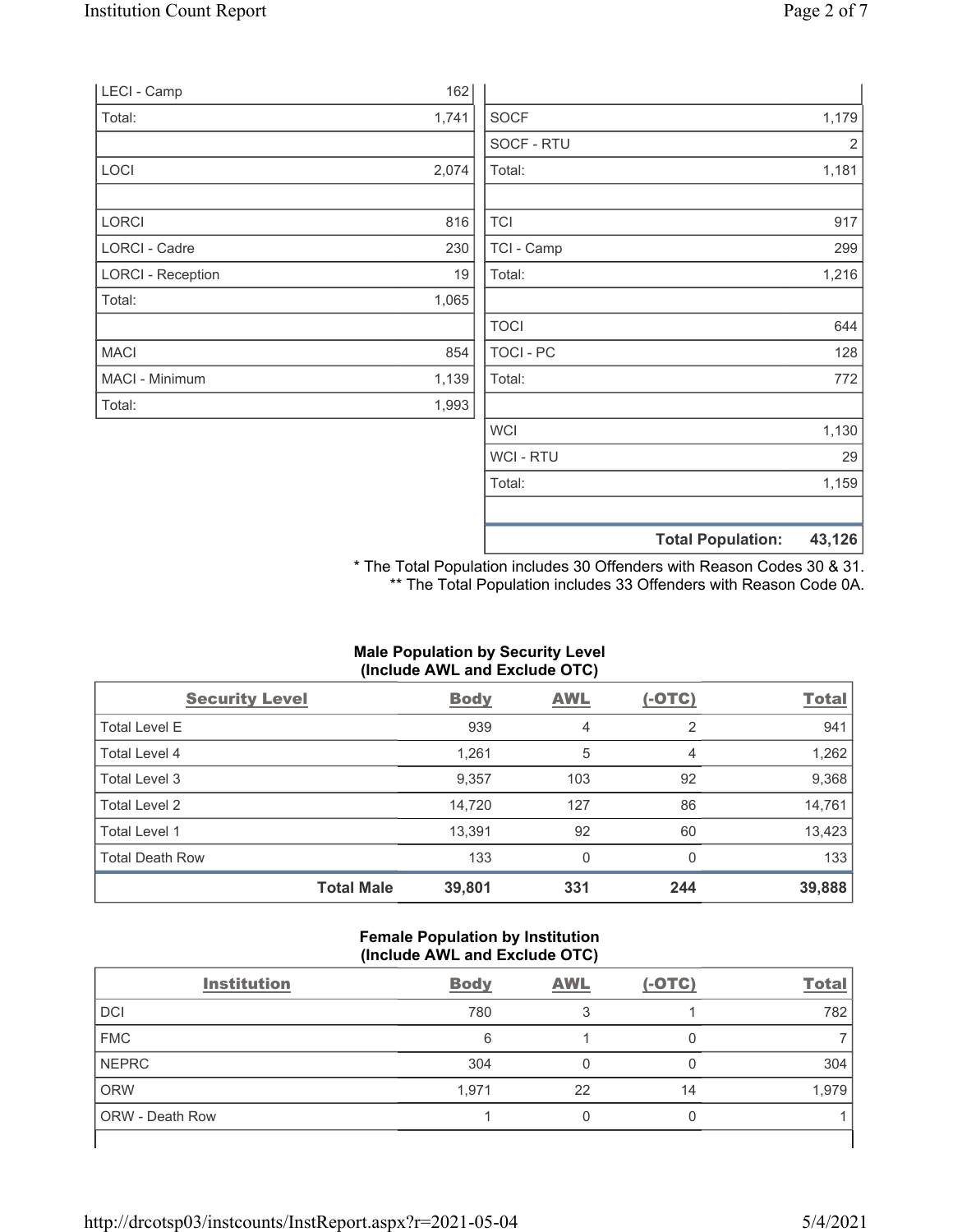| <b>ORW</b> - Reception |                          | 148    |     |     | 148    |
|------------------------|--------------------------|--------|-----|-----|--------|
| ORW - RTU              |                          | 45     |     |     | 45     |
|                        | <b>Total Female</b>      | 3.255  | 27  | 16  | 3,266  |
|                        |                          |        |     |     |        |
|                        | <b>Total Population:</b> | 43,056 | 358 | 260 | 43,154 |

### Male Population by Institution: Security Level 5 and E (Include AWL and Exclude OTC)

| <b>Institution</b>   | <b>Body</b>    | <b>AWL</b>              | $(-OTC)$                | <b>Total</b>   |
|----------------------|----------------|-------------------------|-------------------------|----------------|
| CCI                  | 1              | $\mathbf 0$             | $\mathsf{O}\xspace$     | 1              |
| CRC - RTU            | $6\phantom{1}$ | $\mathbf 0$             | $\boldsymbol{0}$        | $\,6$          |
| <b>FMC</b>           | 1              | $\mathbf 0$             | $\mathsf{O}\xspace$     | 1              |
| <b>LAECI</b>         | $\sqrt{3}$     | $\mathsf{O}\xspace$     | $\,0\,$                 | 3              |
| LECI                 | 12             | $\mathbf 0$             | $\boldsymbol{0}$        | 12             |
| LORCI                | $\mathbf 1$    | $\mathbf 0$             | $\mathsf{O}\xspace$     | 1              |
| <b>MACI</b>          | 16             | $\mathbf 0$             | $\boldsymbol{0}$        | 16             |
| <b>MANCI</b>         | 20             | $\mathbf 0$             | $\mathsf{O}\xspace$     | 20             |
| <b>NEOCC</b>         | 1              | $\mathbf 0$             | $\mathsf{O}\xspace$     | $\mathbf{1}$   |
| OSP                  | 190            | $\mathbf{1}$            | 1                       | 190            |
| RCI                  | $16$           | $\mathsf{O}\xspace$     | 0                       | 16             |
| <b>RICI</b>          | 1              | $\mathbf 0$             | $\mathbf 0$             | 1              |
| <b>SOCF</b>          | 547            | $\sqrt{3}$              | 1                       | 549            |
| <b>TCI</b>           | $\overline{4}$ | $\mathsf{O}\xspace$     | $\mathsf{O}\xspace$     | $\overline{4}$ |
| <b>TOCI</b>          | 109            | $\mathbf 0$             | $\mathsf{O}\xspace$     | 109            |
| TOCI - PC            | $\overline{4}$ | $\mathbf 0$             | $\mathsf{O}\xspace$     | $\overline{4}$ |
| <b>WCI</b>           | $\overline{4}$ | $\mathbf 0$             | $\mathsf{O}\xspace$     | $\overline{4}$ |
| WCI - RTU            | 3              | $\mathsf{O}\xspace$     | $\boldsymbol{0}$        | 3              |
| <b>Total Level 5</b> | 939            | $\overline{\mathbf{4}}$ | $\overline{\mathbf{2}}$ | 941            |

## Male Population by Institution: Security Level 4 (Include AWL and Exclude OTC)

| <b>Institution</b>                | <b>Body</b> | <b>AWL</b> | $(-OTC)$ | <b>Total</b> |
|-----------------------------------|-------------|------------|----------|--------------|
| ACI                               |             |            |          |              |
| CRC                               |             |            |          |              |
| CRC - Reception                   |             |            |          |              |
| CRC - RTU                         | 10          |            |          | 10           |
| <b>FMC</b>                        |             |            |          |              |
| FMC - Intensive Care - Male (CMC) |             |            |          |              |
| <b>LORCI</b>                      |             |            |          |              |
|                                   |             |            |          |              |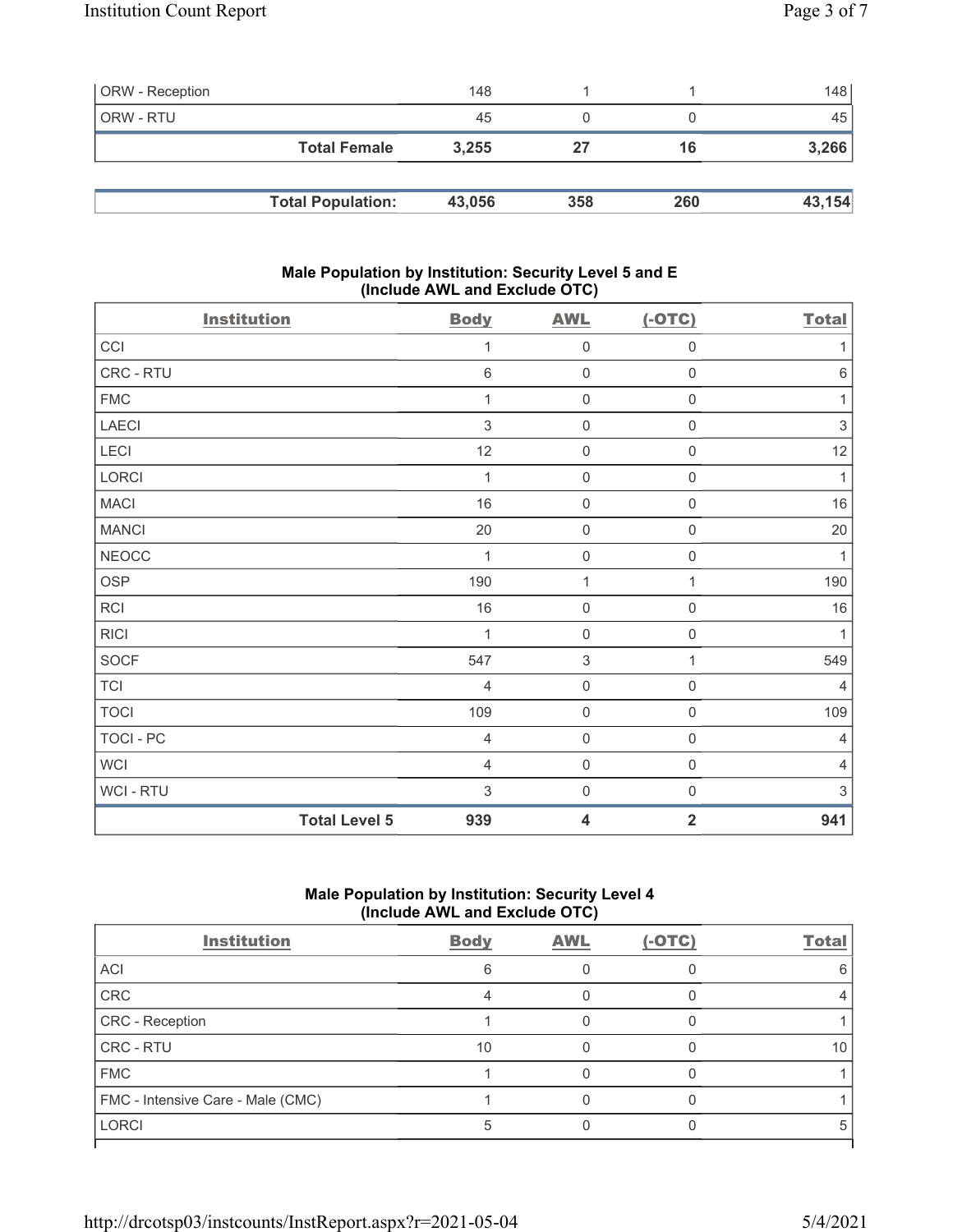| LORCI - Cadre            |                      |               |   |   |               |
|--------------------------|----------------------|---------------|---|---|---------------|
| <b>LORCI - Reception</b> |                      |               | 0 |   |               |
| <b>MACI</b>              |                      | 13            | 0 |   | 13            |
| <b>OSP</b>               |                      | 205           |   |   | 205           |
| <b>RCI</b>               |                      |               | 0 | 0 |               |
| SOCF                     |                      | 514           | 4 | 3 | 515           |
| SOCF - RTU               |                      | $\mathcal{P}$ | 0 |   | $\mathcal{P}$ |
| <b>TOCI</b>              |                      | 477           |   |   | 477           |
| TOCI - PC                |                      | 11            | 0 |   | 11            |
| WCI - RTU                |                      | 8             | 0 |   | 8             |
|                          | <b>Total Level 4</b> | 1,261         | 5 |   | 1,262         |

## Male Population by Institution: Security Level 3 (Include AWL and Exclude OTC)

| <b>Institution</b>                | <b>Body</b>      | <b>AWL</b>                | $(-OTC)$            | <b>Total</b>     |
|-----------------------------------|------------------|---------------------------|---------------------|------------------|
| <b>ACI</b>                        | 15               | $\mathbf 0$               | $\mathsf{O}\xspace$ | 15               |
| ACI-PC                            | $\overline{7}$   | $\mathbf 0$               | $\mathsf{O}\xspace$ | $\overline{7}$   |
| <b>BECI</b>                       | $\boldsymbol{9}$ | $\mathbf 0$               | $\mathsf{O}\xspace$ | $\boldsymbol{9}$ |
| CCI                               | 16               | $\mathsf{O}\xspace$       | $\mathsf{O}\xspace$ | 16               |
| CRC                               | 376              | $\,8\,$                   | $\,8\,$             | 376              |
| CRC - Cadre                       | 5                | $\mathsf{O}\xspace$       | $\mathsf{O}\xspace$ | $\,$ 5 $\,$      |
| CRC - Reception                   | 621              | 13                        | 12                  | 622              |
| CRC - RTU                         | 30               | $\mathsf{O}\xspace$       | $\mathsf{O}\xspace$ | 30               |
| <b>FMC</b>                        | $\overline{4}$   | $\mathsf{O}\xspace$       | $\mathsf{O}\xspace$ | $\overline{4}$   |
| FMC - Intensive Care - Male (CMC) | $\overline{2}$   | $\mathsf{O}\xspace$       | $\mathsf 0$         | $\sqrt{2}$       |
| GCI                               | 3                | $\mathsf{O}\xspace$       | $\mathsf 0$         | $\sqrt{3}$       |
| <b>LAECI</b>                      | 15               | $\mathbf{1}$              | $\mathbf 1$         | 15               |
| LECI                              | 1,257            | $\ensuremath{\mathsf{3}}$ | $\sqrt{2}$          | 1,258            |
| LOCI                              | 12               | $\mathbf{1}$              | $\mathbf 0$         | 13               |
| LORCI                             | 381              | 35                        | 34                  | 382              |
| <b>LORCI - Cadre</b>              | 94               | $\mathsf{O}\xspace$       | $\mathsf 0$         | 94               |
| <b>LORCI - Reception</b>          | 8                | $\mathbf{1}$              | $\mathbf{1}$        | $\,8\,$          |
| <b>MACI</b>                       | 708              | $\overline{4}$            | $\mathfrak{S}$      | 709              |
| <b>MANCI</b>                      | 1,582            | 14                        | 12                  | 1,584            |
| MCI                               | 20               | $\mathsf{O}\xspace$       | $\mathsf 0$         | 20               |
| <b>NCCI</b>                       | 28               | $\mathbf 0$               | $\mathsf{O}\xspace$ | 28               |
| NCI                               | 8                | $\mathbf 0$               | $\mathsf{O}\xspace$ | $\,8\,$          |
| <b>NEOCC</b>                      | 603              | $\sqrt{3}$                | $\mathfrak{S}$      | 603              |
| <b>OSP</b>                        | 18               | $\mathsf{O}\xspace$       | $\mathsf 0$         | 18               |
| PCI                               | 42               | $\mathbf{1}$              | $\mathbf 1$         | 42               |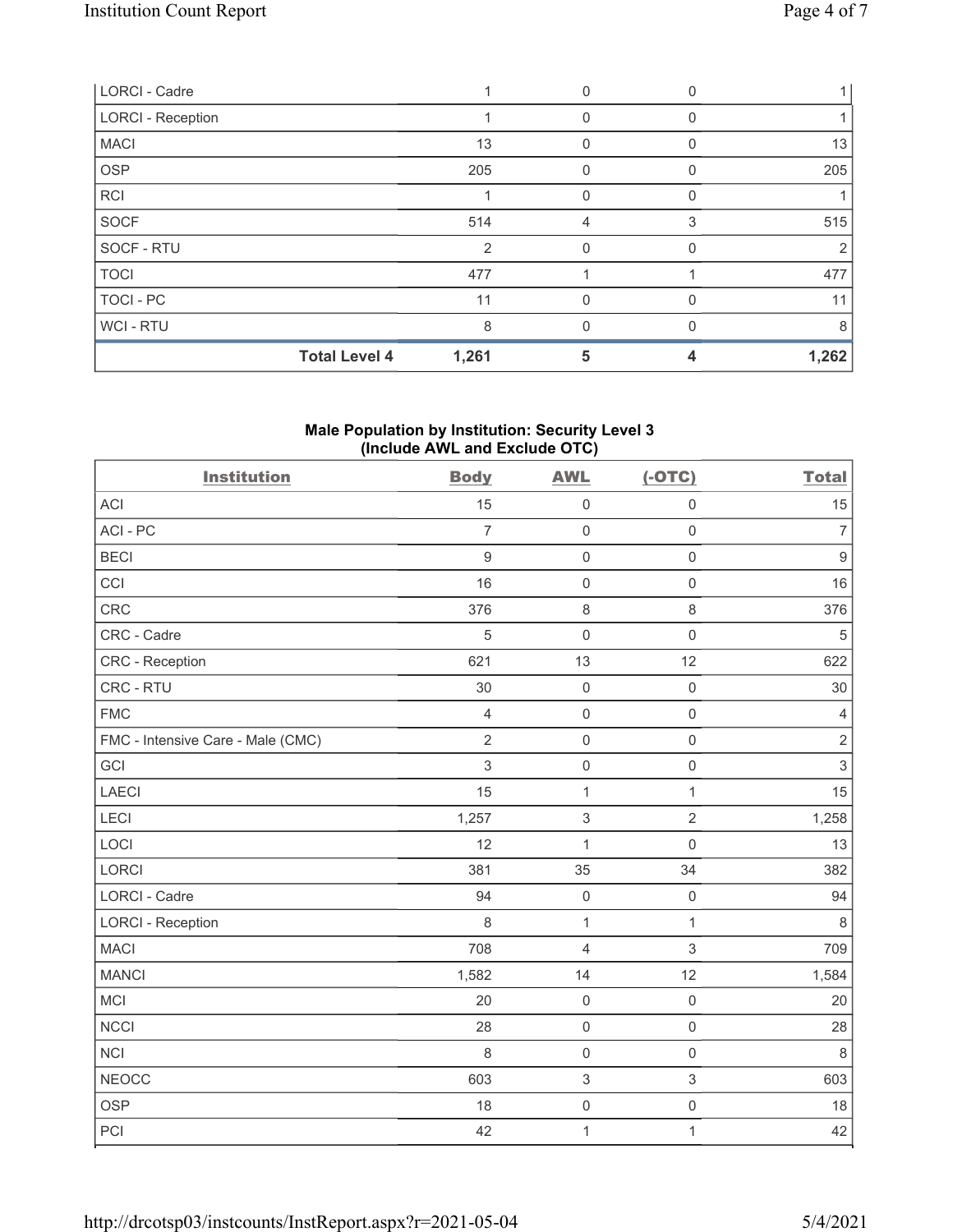|             | <b>Total Level 3</b> | 9,357 | 103         | 92             | 9,368 |
|-------------|----------------------|-------|-------------|----------------|-------|
| WCI - RTU   |                      | 14    | 0           |                | 14    |
| <b>WCI</b>  |                      | 988   | 7           | 6              | 989   |
| TOCI - PC   |                      | 55    | 0           |                | 55    |
| <b>TOCI</b> |                      | 40    | 0           | $\Omega$       | 40    |
| TCI - Camp  |                      |       | $\mathbf 0$ | 0              |       |
| <b>TCI</b>  |                      | 775   | 3           | $\overline{2}$ | 776   |
| SOCF        |                      | 115   |             | $\Omega$       | 116   |
| SCI         |                      | 21    | 0           |                | 21    |
| <b>RICI</b> |                      | 27    | 0           | 0              | 27    |
| <b>RCI</b>  |                      | 1,457 | 8           |                | 1,458 |

### Male Population by Institution: Security Level 2 (Include AWL and Exclude OTC)

| <b>Institution</b>                | <b>Body</b>    | <b>AWL</b>          | $(-OTC)$            | <b>Total</b>   |
|-----------------------------------|----------------|---------------------|---------------------|----------------|
| <b>ACI</b>                        | 688            | $\overline{2}$      | $\mathsf{O}\xspace$ | 690            |
| ACI-PC                            | 26             | $\mathbf 0$         | $\mathbf 0$         | 26             |
| <b>ACI - RTU</b>                  | 90             | $\mathbf 0$         | $\mathsf{O}\xspace$ | 90             |
| <b>BECI</b>                       | 1,301          | 11                  | $\boldsymbol{9}$    | 1,303          |
| CCI                               | 1,629          | $\overline{7}$      | $\,6\,$             | 1,630          |
| <b>CRC</b>                        | 74             | $\sqrt{2}$          | $\sqrt{2}$          | 74             |
| CRC - Cadre                       | 212            | $\mathbf 0$         | $\mathsf{O}\xspace$ | 212            |
| <b>CRC</b> - Reception            | 52             | $\overline{4}$      | $\overline{4}$      | 52             |
| CRC - RTU                         | $\mathbf{1}$   | $\mathbf 0$         | $\mathsf 0$         | $\mathbf{1}$   |
| <b>DCI</b>                        | $\mathbf{1}$   | $\mathsf{O}\xspace$ | $\mathsf{O}\xspace$ | $\mathbf{1}$   |
| <b>FMC</b>                        | 17             | $\sqrt{2}$          | $\mathsf 0$         | 19             |
| FMC - Intensive Care - Male (CMC) | 11             | $\mathbf 0$         | $\mathsf{O}\xspace$ | 11             |
| GCI                               | 485            | $\sqrt{5}$          | $\sqrt{3}$          | 487            |
| <b>GCI-RTU</b>                    | 53             | $\mathbf 0$         | $\mathsf 0$         | 53             |
| <b>LAECI</b>                      | 822            | 13                  | 12                  | 823            |
| LECI                              | 308            | $\overline{4}$      | $\sqrt{3}$          | 309            |
| LOCI                              | 1,108          | $6\phantom{1}$      | $\mathbf 1$         | 1,113          |
| LORCI                             | 184            | 12                  | 12                  | 184            |
| <b>LORCI - Cadre</b>              | 100            | $\mathsf{O}$        | $\mathsf{O}\xspace$ | 100            |
| <b>LORCI - Reception</b>          | $\overline{4}$ | $\mathsf{O}\xspace$ | $\mathsf{O}\xspace$ | $\overline{4}$ |
| <b>MACI</b>                       | 117            | $\mathbf{1}$        | $\mathsf{O}\xspace$ | 118            |
| <b>MANCI</b>                      | 330            | $\overline{4}$      | $\sqrt{3}$          | 331            |
| MCI                               | 1,360          | $\,8\,$             | 5                   | 1,363          |
| <b>NCCI</b>                       | 733            | $\,8\,$             | $\mathbf 5$         | 736            |
| <b>NCI</b>                        | 1,210          | 5                   | $\overline{4}$      | 1,211          |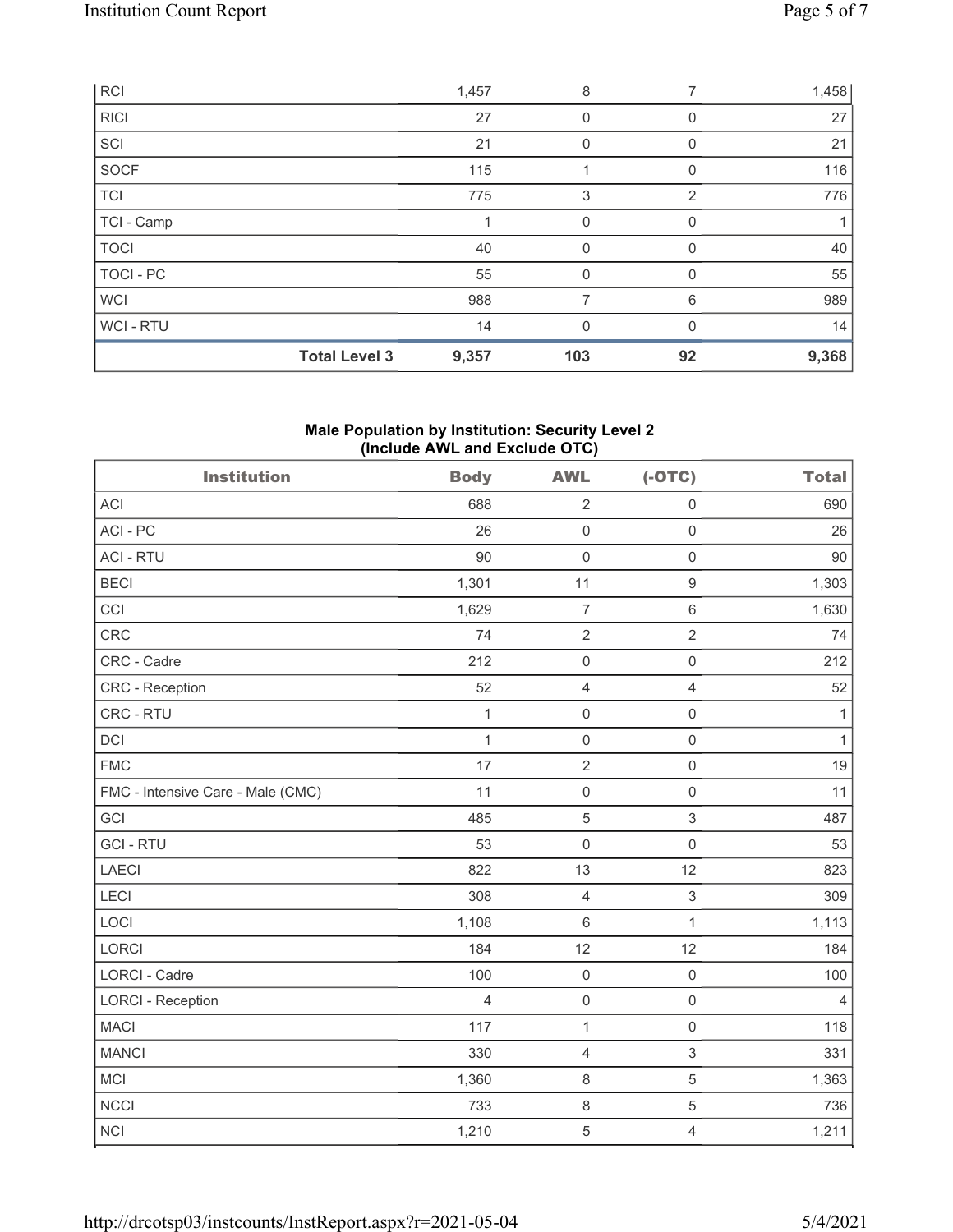|              | <b>Total Level 2</b> | 14,720 | 127         | 86          | 14,761 |
|--------------|----------------------|--------|-------------|-------------|--------|
| <b>WCI</b>   |                      | 138    | 3           |             | 140    |
| TOCI - PC    |                      | 58     | $\mathbf 0$ | 0           | 58     |
| <b>TOCI</b>  |                      | 18     | $\mathbf 0$ | 0           | 18     |
| <b>TCI</b>   |                      | 102    | 0           | $\Omega$    | 102    |
| <b>SOCF</b>  |                      | 3      | 0           | 0           | 3      |
| SCI          |                      | 897    | 10          | 4           | 903    |
| <b>RICI</b>  |                      | 1,389  | 10          | 7           | 1,392  |
| <b>RCI</b>   |                      | 240    | 1           |             | 240    |
| PCI          |                      | 790    | 9           | 4           | 795    |
| <b>OSP</b>   |                      |        | 0           | 0           |        |
| <b>NEOCC</b> |                      | 168    | $\mathbf 0$ | $\mathbf 0$ | 168    |

#### Male Population by Institution: Security Level 1 (Include AWL and Exclude OTC)

| <b>Institution</b>                | <b>Body</b>    | <b>AWL</b>          | $(-OTC)$            | <b>Total</b> |
|-----------------------------------|----------------|---------------------|---------------------|--------------|
| <b>ACI</b>                        | 494            | $\sqrt{2}$          | $\overline{2}$      | 494          |
| ACI-PC                            | 10             | $\mathsf{O}\xspace$ | $\mathsf{O}\xspace$ | 10           |
| <b>ACI - RTU</b>                  | 26             | $\mathsf{O}\xspace$ | $\mathbf 0$         | 26           |
| <b>BECI</b>                       | 703            | $\mathbf 5$         | $\mathbf 5$         | 703          |
| <b>BECI - Camp</b>                | 458            | $\mathsf{O}\xspace$ | $\mathsf{O}\xspace$ | 458          |
| CCI                               | 533            | $\mathbf{1}$        | $\mathbf{1}$        | 533          |
| <b>CRC</b>                        | 38             | $\overline{2}$      | $\overline{2}$      | 38           |
| CRC - Cadre                       | 21             | $\mathbf 0$         | $\mathsf{O}\xspace$ | 21           |
| <b>CRC</b> - Reception            | 72             | $\overline{4}$      | 3                   | 73           |
| <b>FMC</b>                        | 346            | $\,6\,$             | $\overline{2}$      | 350          |
| FMC - Intensive Care - Male (CMC) | 31             | $\mathbf 0$         | $\mathsf{O}\xspace$ | 31           |
| GCI                               | 567            | $\overline{4}$      | $\overline{2}$      | 569          |
| GCI - Camp                        | 482            | $\mathbf 0$         | $\mathsf{O}\xspace$ | 482          |
| <b>GCI-RTU</b>                    | 8              | $\mathbf 0$         | $\mathbf 0$         | 8            |
| <b>LAECI</b>                      | 624            | 10                  | $\boldsymbol{9}$    | 625          |
| LECI                              | $\overline{2}$ | $\mathbf 0$         | $\mathsf{O}\xspace$ | $\sqrt{2}$   |
| LECI - Camp                       | 162            | $\mathbf 0$         | $\mathsf{O}\xspace$ | 162          |
| LOCI                              | 954            | $\sqrt{3}$          | $\mathbf{1}$        | 956          |
| <b>LORCI</b>                      | 245            | $\overline{4}$      | $\overline{4}$      | 245          |
| LORCI - Cadre                     | 35             | $\mathbf 0$         | $\mathsf{O}\xspace$ | 35           |
| <b>LORCI - Reception</b>          | 6              | $\mathbf 0$         | $\mathbf 0$         | 6            |
| MACI - Minimum                    | 1,139          | $\,8\,$             | $\,6\,$             | 1,141        |
| <b>MANCI</b>                      | 16             | $\boldsymbol{0}$    | $\mathsf{O}\xspace$ | 16           |
| MANCI - Camp                      | 178            | $\mathbf 0$         | $\mathsf{O}\xspace$ | 178          |